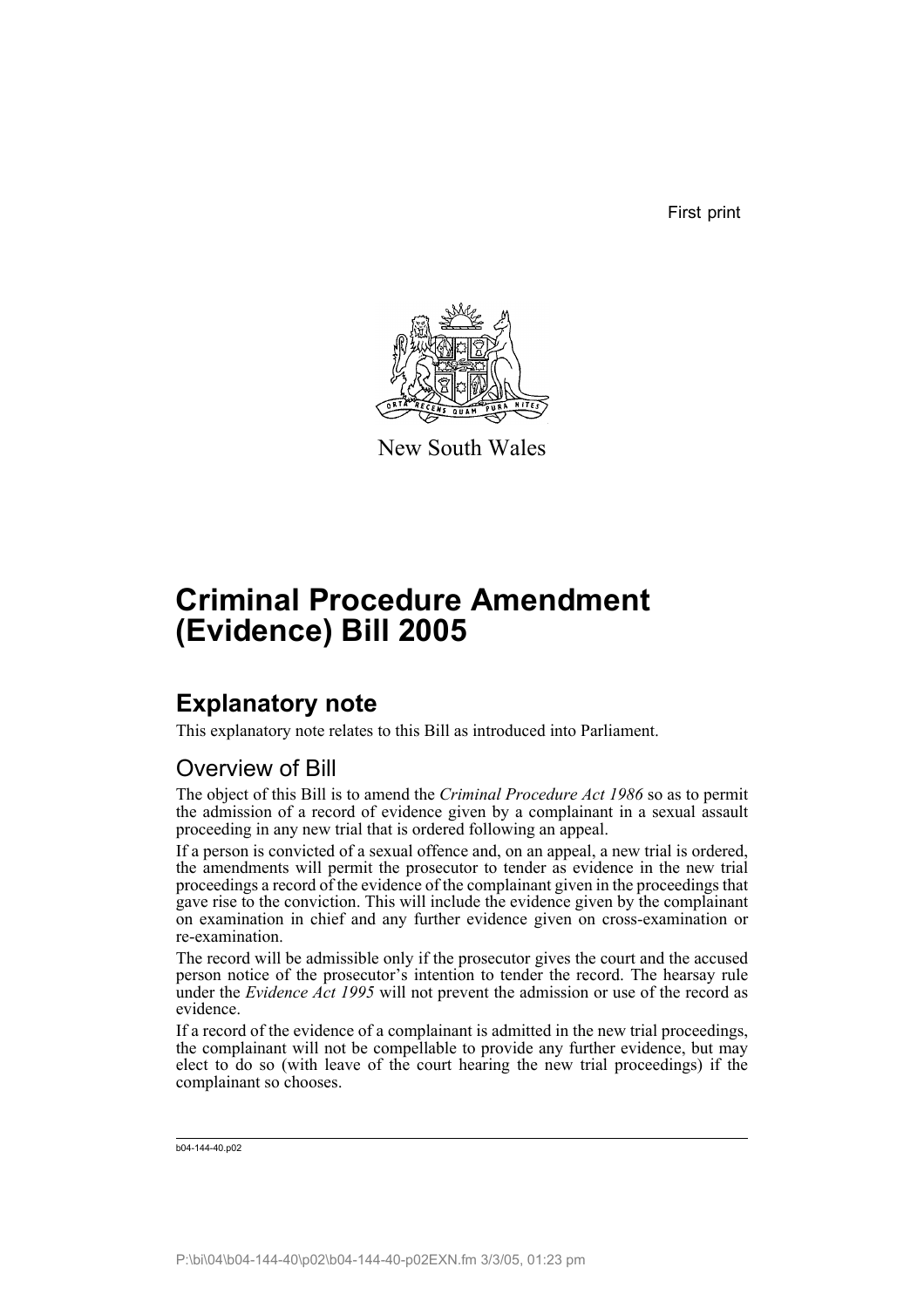Explanatory note

The amendments also make provision for the form in which a record of the original evidence given by a complainant is to be tendered in new trial proceedings.

The amendments extend to new trials ordered before the commencement of the amendments.

The Bill also amends the *Criminal Procedure Regulation 2000* consequentially to make provision for:

- (a) the matters to be specified in the notice required to be given by the prosecutor before tendering a record of the original evidence of a complainant, and
- (b) the arrangements that are to be made for giving an accused person access to that record if it is an audio visual recording or audio recording.

## Outline of provisions

**Clause 1** sets out the name (also called the short title) of the proposed Act.

**Clause 2** provides for the commencement of the proposed Act on the date of assent.

**Clause 3** is a formal provision that gives effect to the amendments to the *Criminal Procedure Act 1986* set out in Schedule 1.

**Clause 4** is a formal provision that gives effect to the amendment to the *Criminal Procedure Regulation 2000* set out in Schedule 2.

### **Schedule 1 Amendment of Criminal Procedure Act 1986**

**Schedule 1 [1]** contains the amendments to the *Criminal Procedure Act 1986* described in the overview above.

**Schedule 1 [2]** provides for the making of savings and transitional regulations.

### **Schedule 2 Amendment of Criminal Procedure Regulation 2000**

**Schedule 2** contains the amendment to the *Criminal Procedure Regulation 2000* described in the overview above.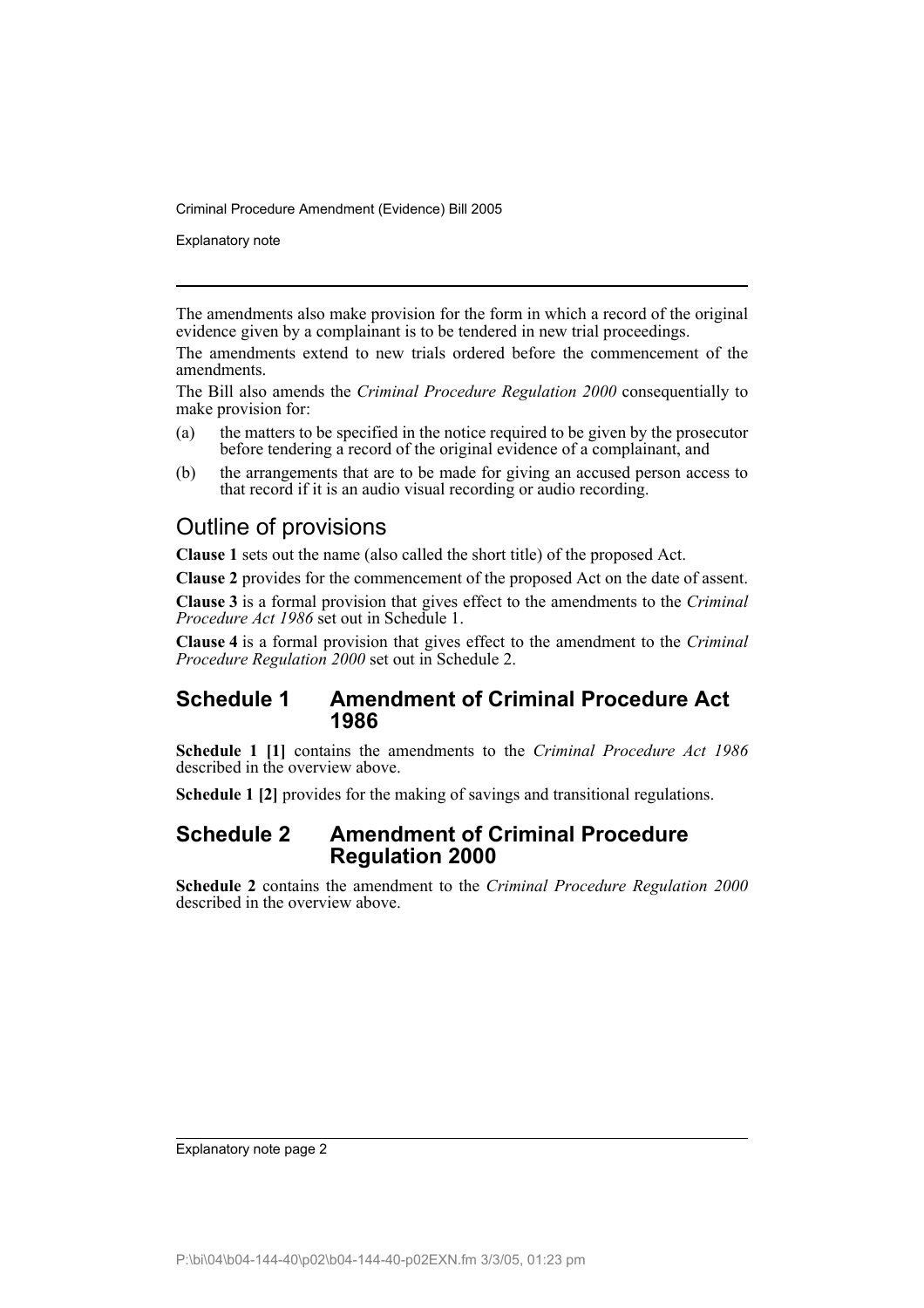First print



New South Wales

# **Criminal Procedure Amendment (Evidence) Bill 2005**

## **Contents**

|            |                                                            | Page |
|------------|------------------------------------------------------------|------|
|            | Name of Act                                                |      |
|            | Commencement                                               |      |
|            | Amendment of Criminal Procedure Act 1986 No 209            | 2    |
|            | Amendment of Criminal Procedure Regulation 2000            | 2    |
| Schedule 1 | Amendment of Criminal Procedure Act 1986                   | 3    |
|            | Schedule 2 Amendment of Criminal Procedure Regulation 2000 |      |
|            |                                                            |      |

b04-144-40.p02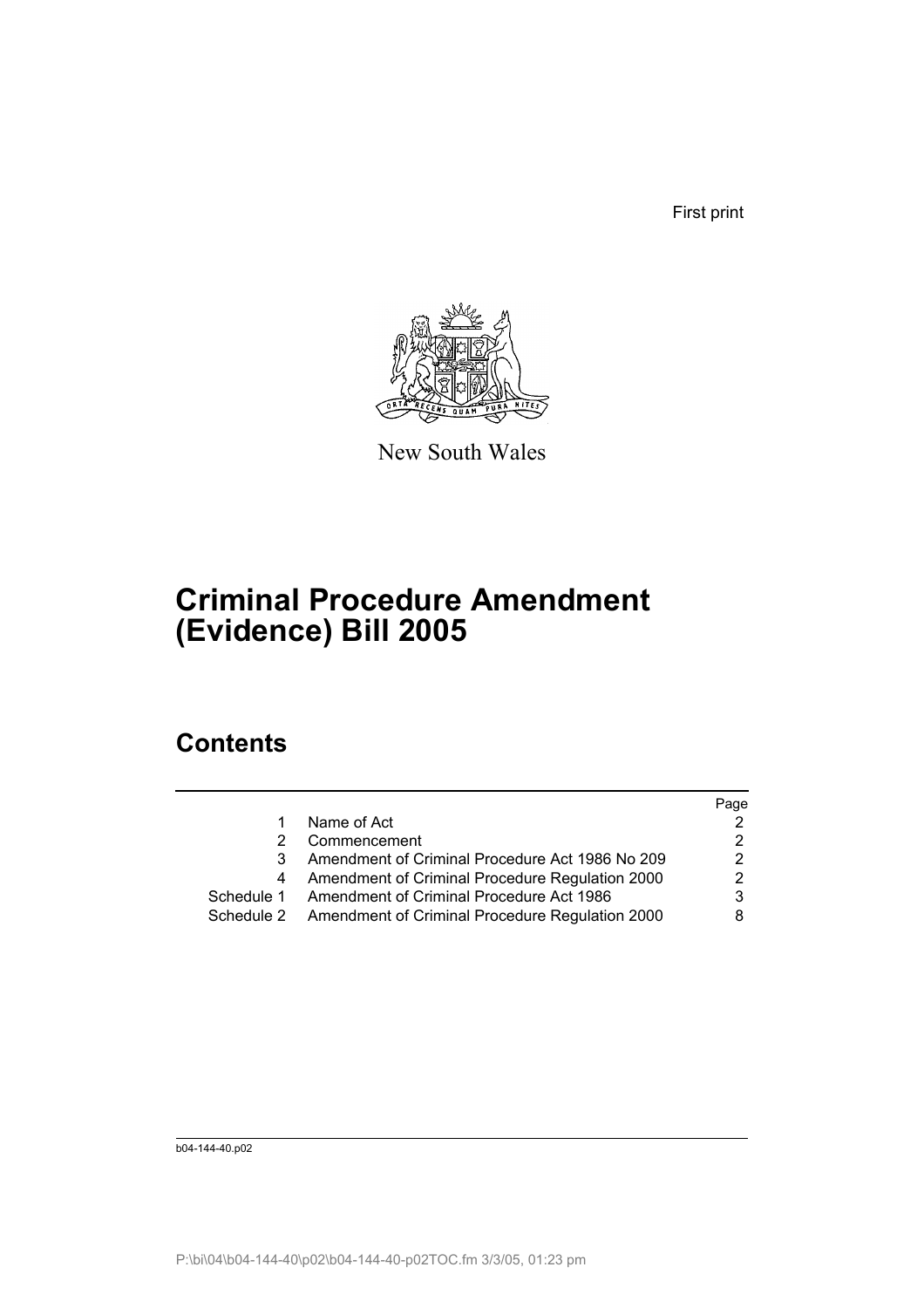**Contents** 

Page

Contents page 2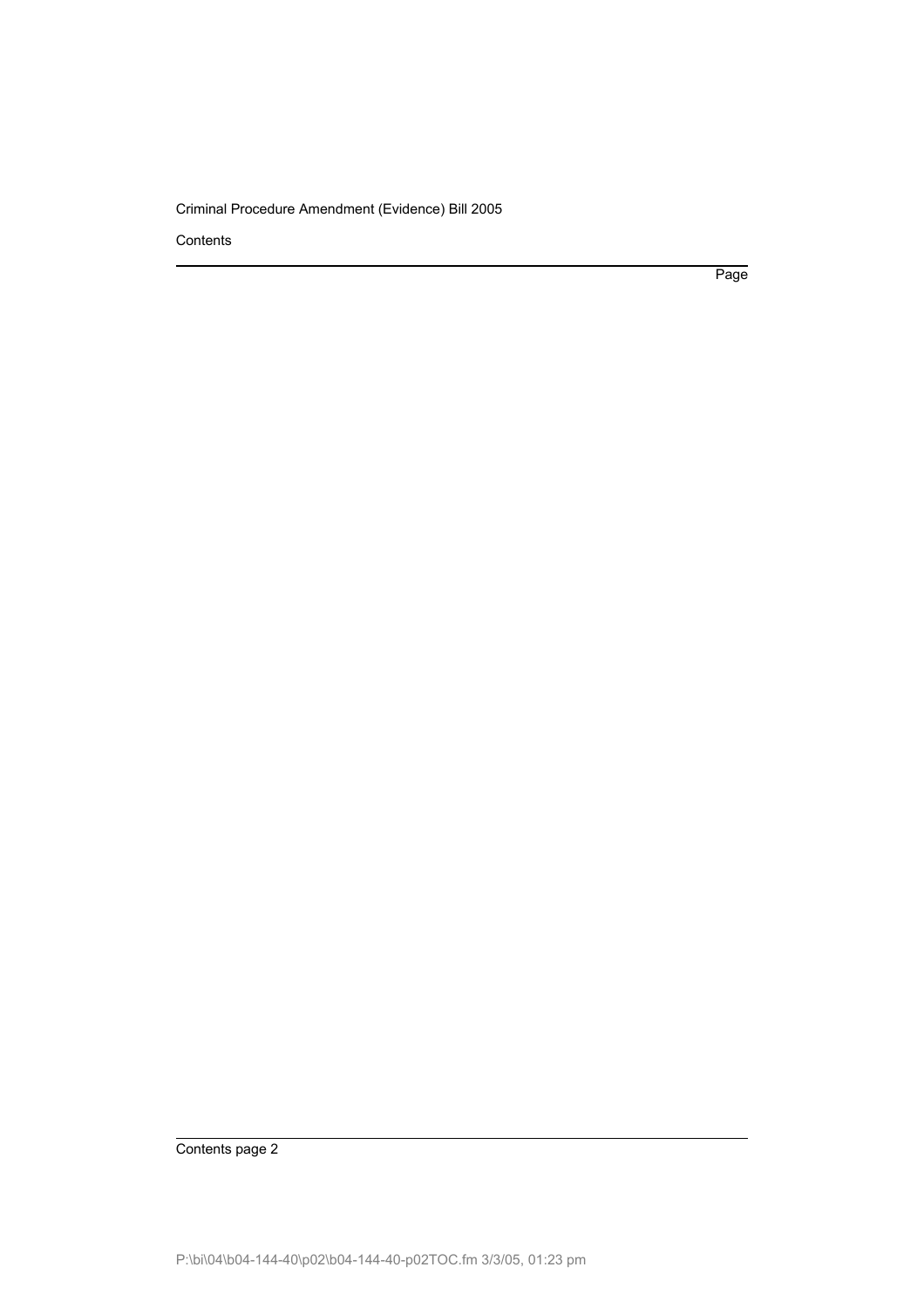

New South Wales

# **Criminal Procedure Amendment (Evidence) Bill 2005**

No , 2005

## **A Bill for**

An Act to amend the *Criminal Procedure Act 1986* with respect to evidence in criminal trials, including retrials of sexual assault proceedings; and for other purposes.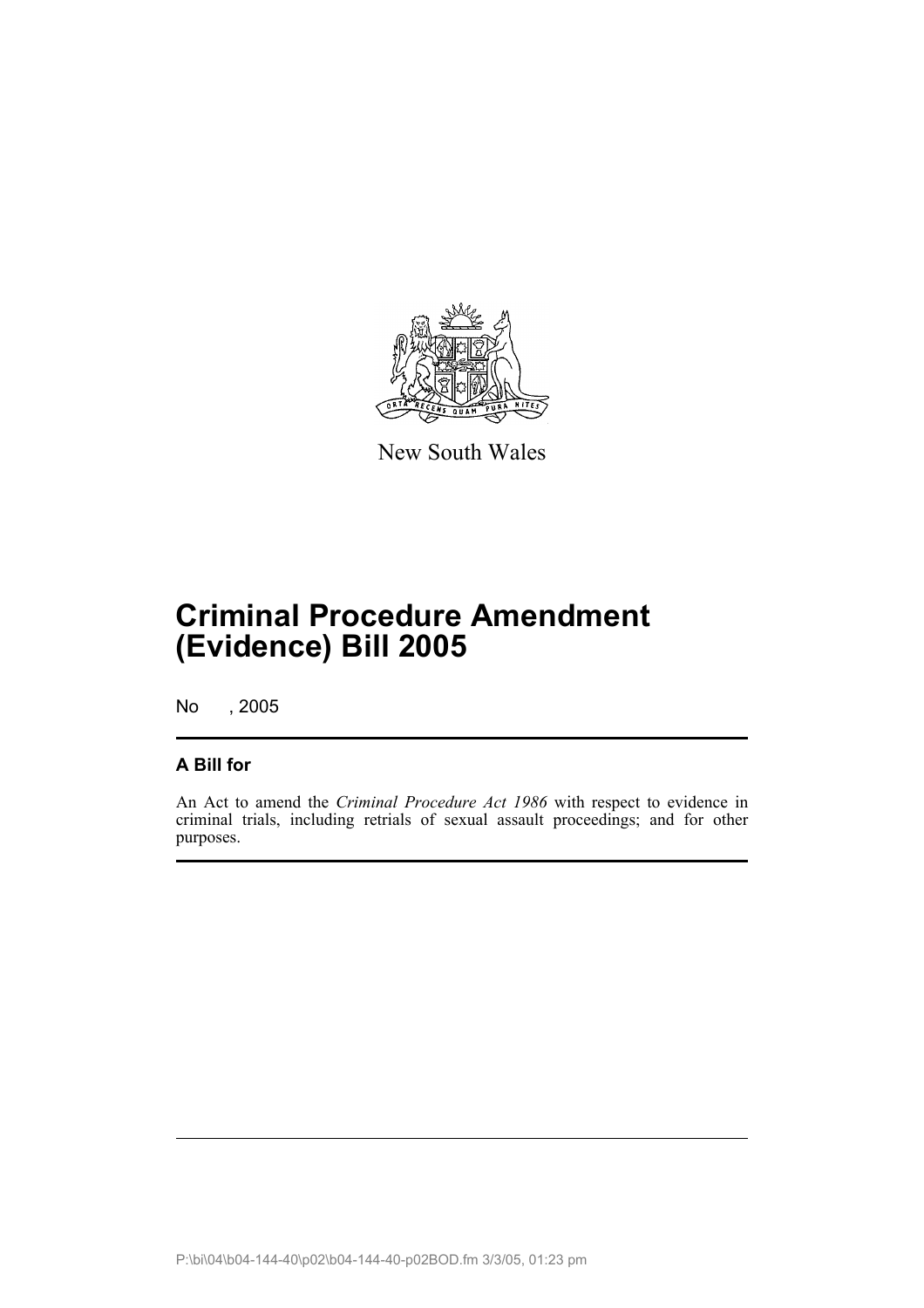|              | The Legislature of New South Wales enacts:                                     |                |
|--------------|--------------------------------------------------------------------------------|----------------|
|              | Name of Act                                                                    | $\overline{2}$ |
|              | This Act is the Criminal Procedure Amendment (Evidence) Act 2005.              | 3              |
| $\mathbf{2}$ | <b>Commencement</b>                                                            | 4              |
|              | This Act commences on the date of assent.                                      | 5              |
| 3            | Amendment of Criminal Procedure Act 1986 No 209                                | 6              |
|              | The Criminal Procedure Act 1986 is amended as set out in Schedule 1.           | 7              |
| 4            | <b>Amendment of Criminal Procedure Regulation 2000</b>                         | 8              |
|              | The Criminal Procedure Regulation 2000 is amended as set out in<br>Schedule 2. | 9<br>10        |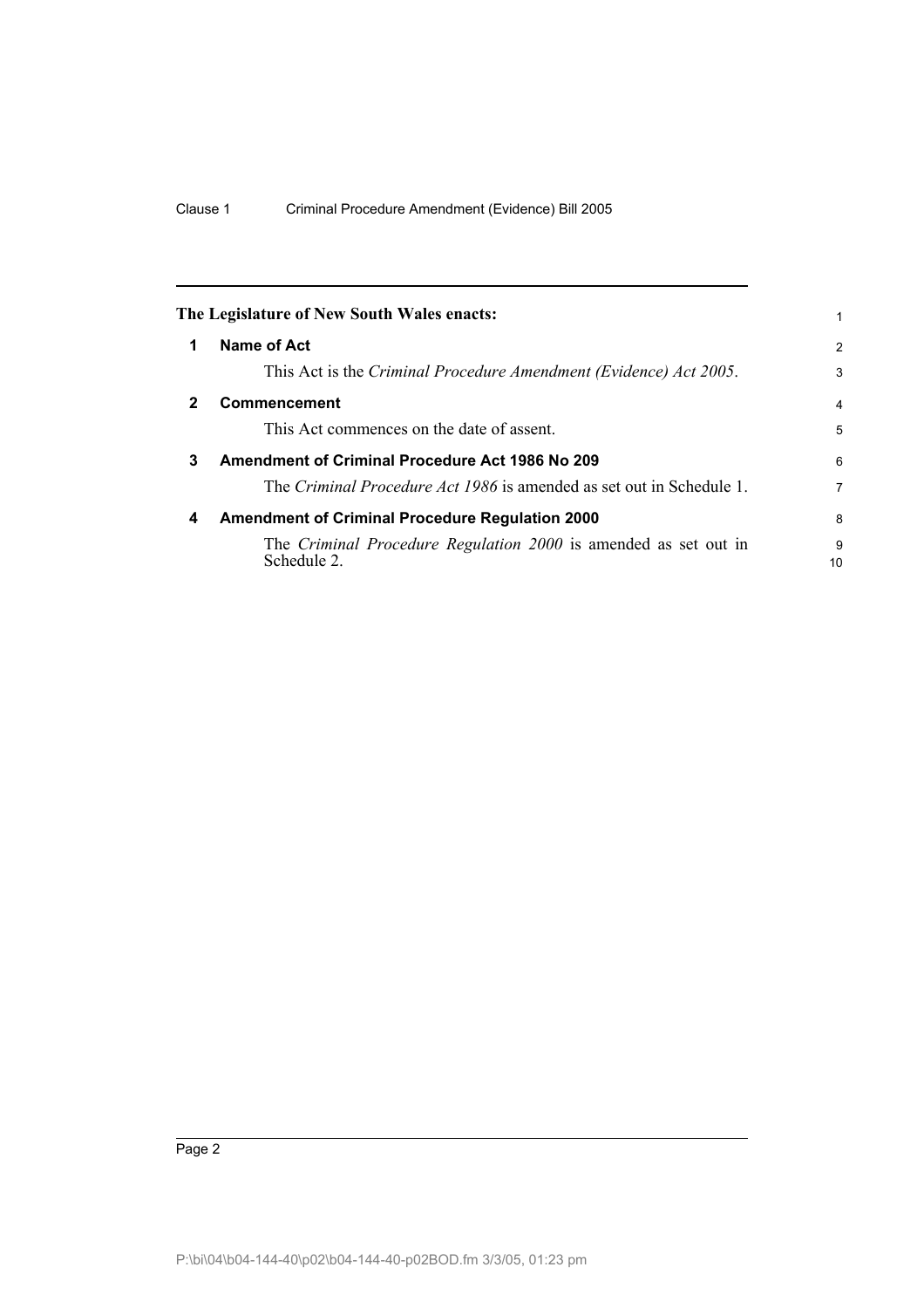Amendment of Criminal Procedure Act 1986 Schedule 1

|     | <b>Schedule 1</b> |                    |     | <b>Amendment of Criminal Procedure Act</b><br>1986                                                                                                                                                                                                      | 1<br>$\overline{c}$  |
|-----|-------------------|--------------------|-----|---------------------------------------------------------------------------------------------------------------------------------------------------------------------------------------------------------------------------------------------------------|----------------------|
|     |                   |                    |     | (Section 3)                                                                                                                                                                                                                                             | 3                    |
| [1] |                   |                    |     | Chapter 6, Part 5, Division 3                                                                                                                                                                                                                           | 4                    |
|     |                   |                    |     | Insert after Division 2 of Part 5 of Chapter 6:                                                                                                                                                                                                         | 5                    |
|     |                   | <b>Division 3</b>  |     | Special provisions relating to retrials of<br>sexual offence proceedings                                                                                                                                                                                | 6<br>7               |
|     | 306A              | <b>Definitions</b> |     |                                                                                                                                                                                                                                                         | 8                    |
|     |                   |                    |     | In this Division:                                                                                                                                                                                                                                       | 9                    |
|     |                   |                    |     | <i>accused person</i> , in relation to any proceedings, means the person<br>who stands, or any of the persons who stand, charged in those<br>proceedings with a sexual offence.                                                                         | 10<br>11<br>12       |
|     |                   |                    |     | <i>complainant</i> , in relation to any proceedings, means the person, or<br>any of the persons, against whom a sexual offence with which the<br>accused person stands charged in those proceedings is alleged to<br>have been committed, and includes: | 13<br>14<br>15<br>16 |
|     |                   |                    | (a) | in relation to an offence under section 91D, 91E or 91F of<br>the Crimes Act 1900, the person under the age of 18 years<br>who is alleged to have participated in an act of child<br>prostitution, and                                                  | 17<br>18<br>19<br>20 |
|     |                   |                    | (b) | in relation to an offence under section 91G of the Crimes<br>Act 1900, the person under the age of 18 years who is<br>alleged to have been used for pornographic purposes.                                                                              | 21<br>22<br>23       |
|     |                   |                    |     | <i>original evidence</i> of the complainant has the meaning given by<br>section 306B.                                                                                                                                                                   | 24<br>25             |
|     |                   |                    |     | sexual offence means:                                                                                                                                                                                                                                   | 26                   |
|     |                   |                    | (a) | a prescribed sexual offence, or                                                                                                                                                                                                                         | 27                   |
|     |                   |                    | (b) | an offence against section 73, 78A, 78B, 80D, 91A, 91B,<br>91D, 91E, 91F or 91G of the Crimes Act 1900, or                                                                                                                                              | 28<br>29             |
|     |                   |                    | (c) | an offence that, at the time it was committed, was a sexual<br>offence under this section, or                                                                                                                                                           | 30<br>31             |
|     |                   |                    | (d) | an offence that includes the commission of, or an intention<br>to commit, an offence referred to in paragraph (a), (b) or<br>$(c)$ , or                                                                                                                 | 32<br>33<br>34       |
|     |                   |                    | (e) | an offence of attempting, or of conspiracy or incitement, to<br>commit an offence referred to in paragraph $(a)$ , $(b)$ , $(c)$ or<br>$(d)$ .                                                                                                          | 35<br>36<br>37       |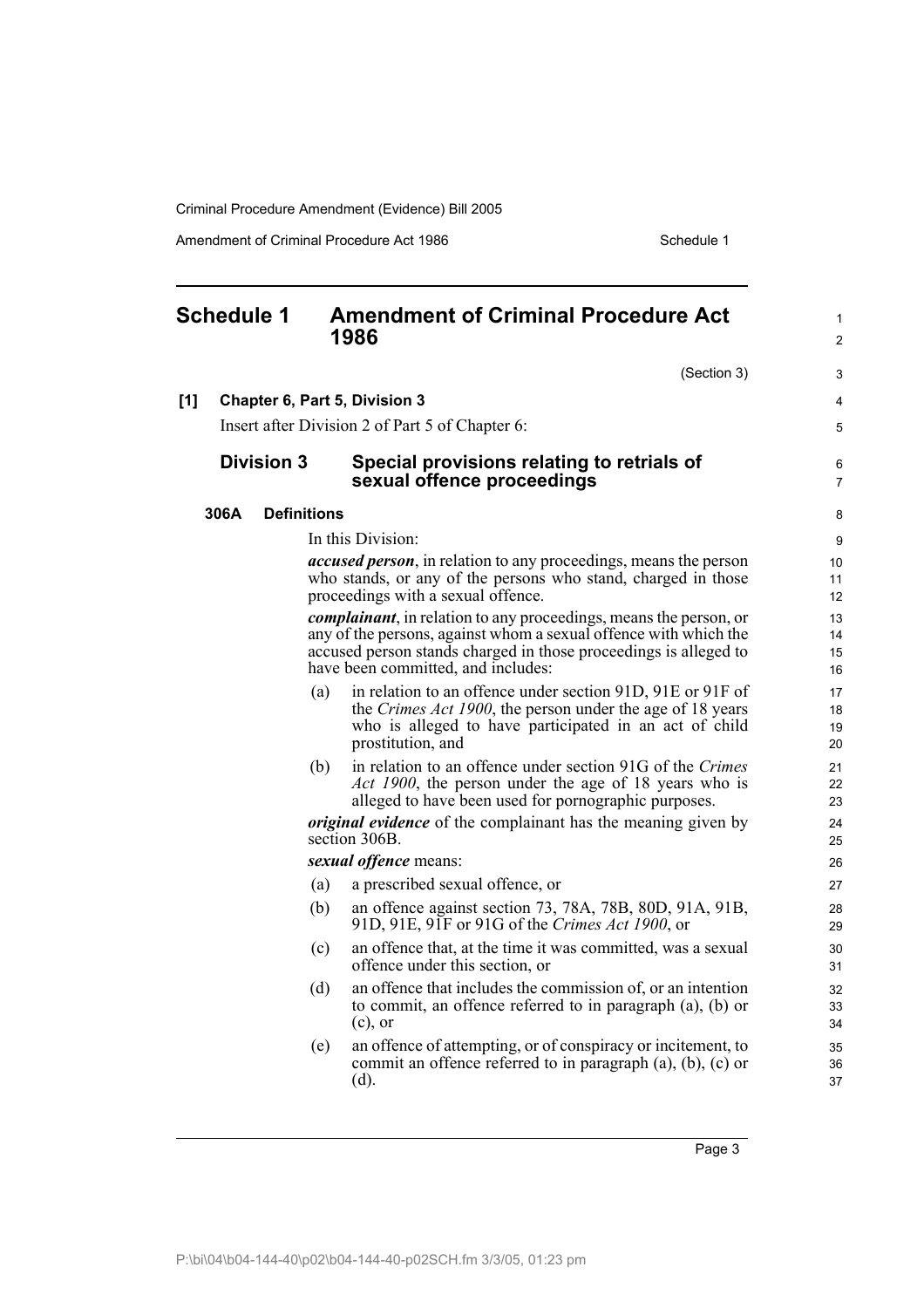Schedule 1 Amendment of Criminal Procedure Act 1986

#### **306B Admission of evidence of complainant in new trial proceedings**

(1) If a person is convicted of a sexual offence and, on an appeal against the conviction, a new trial is ordered, the prosecutor may tender as evidence in the new trial proceedings a record of the original evidence of the complainant.

- (2) For the purposes of this Division, the *original evidence* of the complainant means all evidence given by the complainant in the proceedings from which the conviction arose (referred to in this Division as the *original proceedings*), including the evidence given by the complainant on examination in chief in the original proceedings and any further evidence given on cross-examination or re-examination in those proceedings.
- (3) Despite anything to the contrary in the *Evidence Act 1995*, or any other Act or law, a record of the original evidence of the complainant is admissible in the new trial proceedings if:
	- (a) the prosecutor gives written notice to the accused person, in accordance with the regulations, of the prosecutor's intention to tender the record under this section, and
	- (b) the prosecutor gives written notice to the court of the prosecutor's intention to tender the record under this section, and
	- (c) the notices referred to in paragraphs (a) and (b) are given no less than 21 days before the court commences hearing the new trial proceedings or within such other period as the court may allow.
- (4) The hearsay rule (within the meaning of the *Evidence Act 1995*) does not prevent the admission of a record of the original evidence of the complainant under this Division or the use of that record to prove the existence of a fact that the complainant intended to assert by a representation made in the original evidence.
- (5) The court hearing the new trial proceedings does not have any discretion to decline to admit a record of the original evidence of the complainant if it is admissible under this Division.
- (6) However, the court may give directions requiring a record of the original evidence of the complainant to be altered or edited for the purpose of removing any statements that would not be admissible if the original evidence of the complainant had been given orally before the court hearing the new trial proceedings in accordance with the usual rules and practice of the court.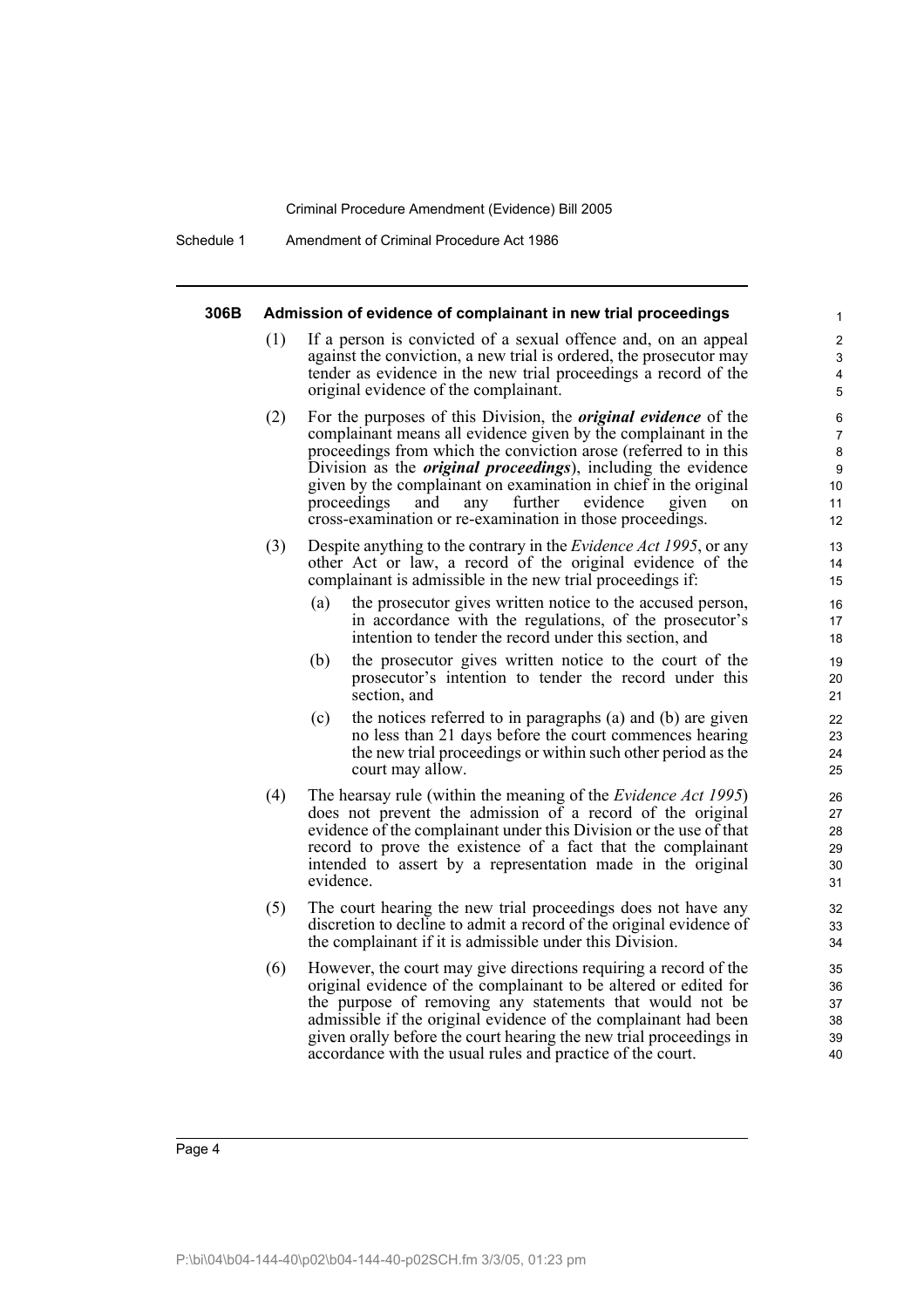Amendment of Criminal Procedure Act 1986 Schedule 1

- (7) In addition, a record of the original evidence of the complainant may be altered or edited in accordance with an agreement between the prosecutor and the accused person or his or her counsel (if any).
- (8) This Division applies in respect of proceedings for a new trial in which a person stands charged with a sexual offence whether or not the person stands charged with that offence alone or together with any other offence (as an additional or alternative count) and whether or not the person is liable, on the charge, to be found guilty of any other offence.
- (9) This Division extends to proceedings for a new trial ordered before the commencement of this Division, including new trial proceedings that have been commenced or partly heard.

#### **306C Complainant not compellable to give further evidence**

If a record of the original evidence of the complainant (or any part of the record) is admitted in proceedings under this Division, the complainant is not compellable to give any further evidence in the proceedings (despite anything to the contrary in this Act or the *Evidence Act 1995*), including for the purpose of any examination in chief, cross-examination or re-examination by or at the request of the accused person or his or her counsel.

#### **306D Complainant may elect to give further evidence**

- (1) If a record of the original evidence of the complainant (or any part of the record) is admitted in proceedings under this Division, the complainant may, with leave of the court hearing the proceedings, and only if the complainant so chooses, give further oral evidence in the proceedings.
- (2) The court is to give leave to the complainant to give such further evidence in the proceedings only if the court is satisfied, on application by one of the parties to the proceedings, that it is necessary for the complainant to give further oral evidence:
	- (a) to clarify any matters relating to the original evidence of the complainant, or
	- (b) to canvas information or material that has become available since the original proceedings, or
	- (c) in the interests of justice.
- (3) The court is to ensure that the complainant is questioned by any party to the proceedings only in relation to matters that are relevant to the reasons for the grant of leave by the court.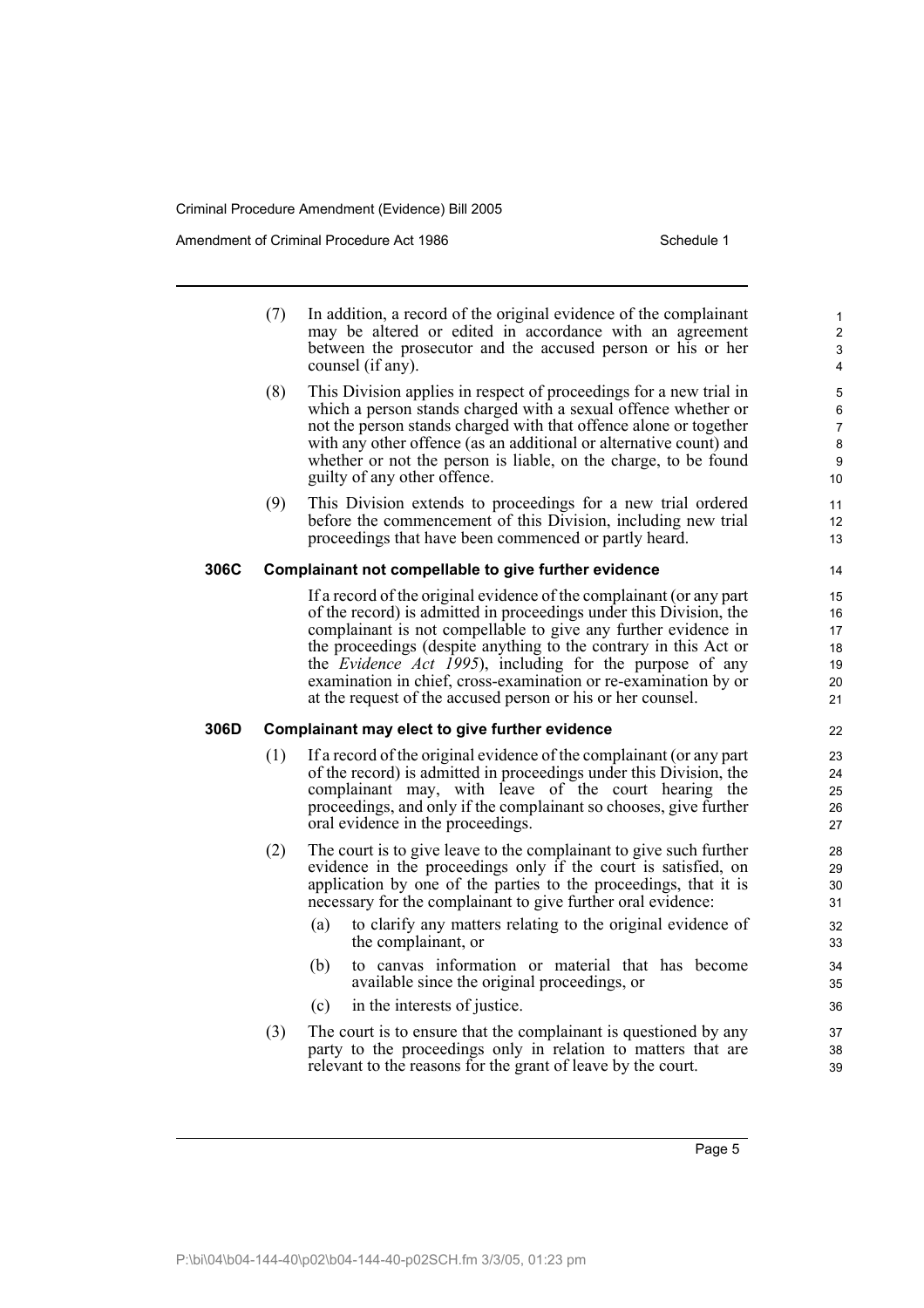Schedule 1 Amendment of Criminal Procedure Act 1986

|      | (4)                                                                           |                                                                                                                                                                                                                                                                                                                                                                      | Subject to subsection $(3)$ , if a complainant gives any further oral<br>evidence under this section, the complainant is compellable (for<br>the prosecution or the accused person) to give evidence. This<br>applies despite section 306C. | $\mathbf{1}$<br>$\overline{2}$<br>3<br>$\overline{4}$ |  |  |  |  |
|------|-------------------------------------------------------------------------------|----------------------------------------------------------------------------------------------------------------------------------------------------------------------------------------------------------------------------------------------------------------------------------------------------------------------------------------------------------------------|---------------------------------------------------------------------------------------------------------------------------------------------------------------------------------------------------------------------------------------------|-------------------------------------------------------|--|--|--|--|
| 306E | Form in which record of original evidence of complainant is to be<br>tendered |                                                                                                                                                                                                                                                                                                                                                                      |                                                                                                                                                                                                                                             |                                                       |  |  |  |  |
|      | (1)                                                                           | A record of the original evidence of the complainant tendered by<br>the prosecutor under this Division must be the best available<br>record, or be comprised of the best available records, of the<br>original evidence of the complainant, and the record or records<br>concerned must be properly authenticated.                                                   |                                                                                                                                                                                                                                             |                                                       |  |  |  |  |
|      | (2)                                                                           |                                                                                                                                                                                                                                                                                                                                                                      | For the purposes of this section, the <b>best available record</b> of the<br>evidence, or any part of the evidence, given by a complainant is:                                                                                              | 12<br>13                                              |  |  |  |  |
|      |                                                                               | (a)                                                                                                                                                                                                                                                                                                                                                                  | an audio visual recording of the evidence, or                                                                                                                                                                                               | 14                                                    |  |  |  |  |
|      |                                                                               | (b)                                                                                                                                                                                                                                                                                                                                                                  | if an audio visual recording of the evidence is not<br>available, an audio recording of the evidence, or                                                                                                                                    | 15<br>16                                              |  |  |  |  |
|      |                                                                               | (c)                                                                                                                                                                                                                                                                                                                                                                  | if neither an audio visual recording nor an audio recording<br>of the evidence is available, a transcript of the evidence.                                                                                                                  | 17<br>18                                              |  |  |  |  |
|      | (3)                                                                           | If the whole or part of the evidence given by the complainant in<br>the original proceedings was given in the form of a recording<br>made by an investigating official, as provided for by the <i>Evidence</i><br>(Children) Act 1997, the best available record of that evidence is<br>the recording viewed or heard by the court in those original<br>proceedings. |                                                                                                                                                                                                                                             |                                                       |  |  |  |  |
|      | (4)                                                                           | A record of any evidence given by a complainant is <i>properly</i><br><i>authenticated</i> for the purposes of this section if:                                                                                                                                                                                                                                      |                                                                                                                                                                                                                                             | 25<br>26                                              |  |  |  |  |
|      |                                                                               | (a)                                                                                                                                                                                                                                                                                                                                                                  | the record has been authenticated by the court before<br>which the evidence concerned was given or by the registrar<br>or other proper officer of that court in accordance with any<br>directions of the court, or                          | 27<br>28<br>29<br>30                                  |  |  |  |  |
|      |                                                                               | (b)                                                                                                                                                                                                                                                                                                                                                                  | the record has been authenticated by the person or body<br>responsible for producing the record, or                                                                                                                                         | 31<br>32                                              |  |  |  |  |
|      |                                                                               | (c)                                                                                                                                                                                                                                                                                                                                                                  | the record has been authenticated in any other manner<br>prescribed by the regulations.                                                                                                                                                     | 33<br>34                                              |  |  |  |  |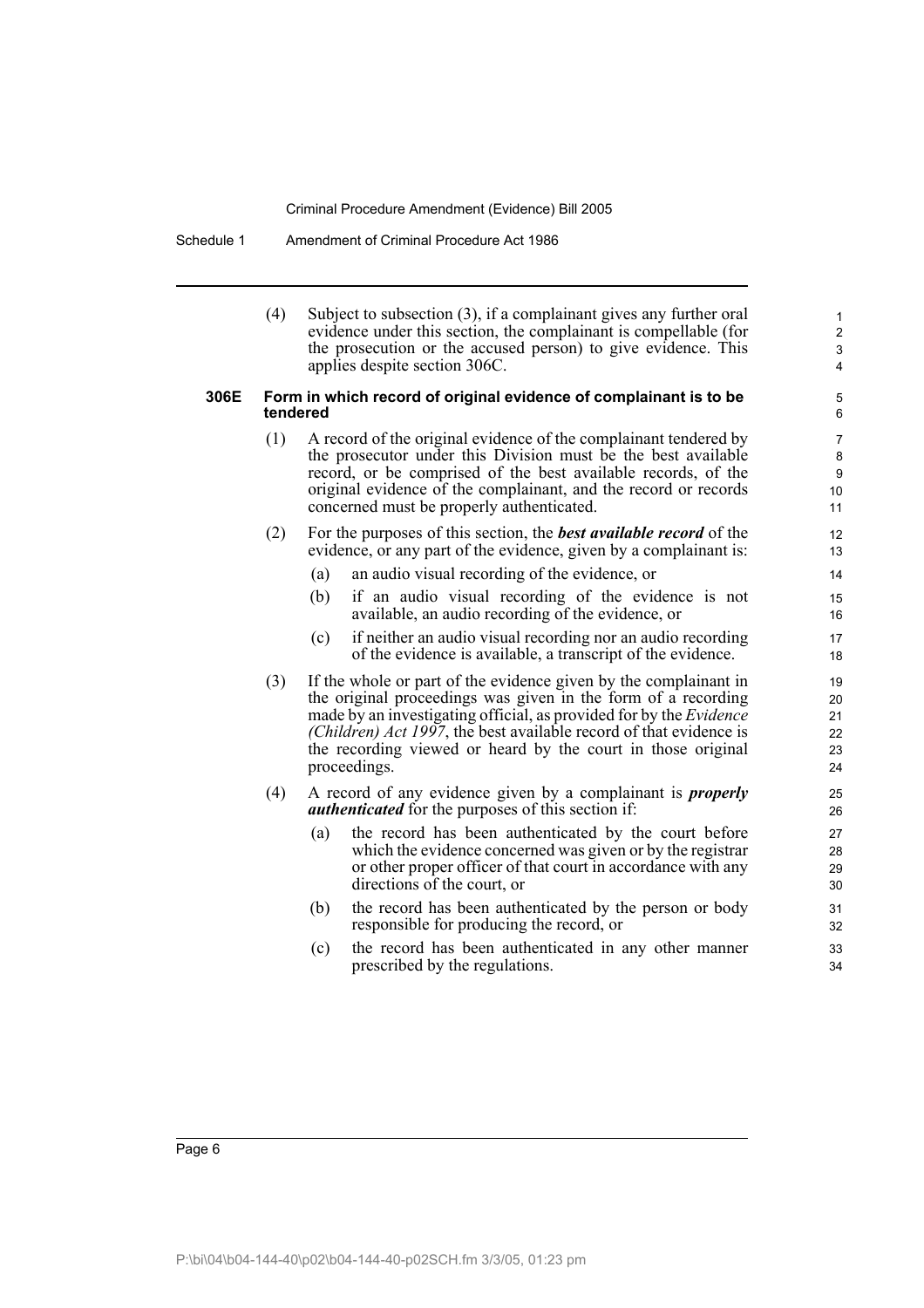Amendment of Criminal Procedure Act 1986 Schedule 1

#### **306F Access to audio visual or audio recording** (1) If a record of the original evidence of the complainant tendered or proposed to be tendered by the prosecutor under this Division is an audio visual recording or audio recording, the accused person, and his or her counsel (if any), are not entitled to be given possession of the record or a copy of it (despite anything to the contrary in this Act or the *Evidence Act 1995*). (2) However, the accused person and his or her counsel (if any) are to be given reasonable access to the recording to enable them to listen to it and, if the record is an audio visual recording, view it. (3) This may require access to be given on more than one occasion. (4) The regulations may make provision for the procedures to be followed in connection with the giving of access under this section, and may provide for the giving of access to other persons assisting the accused person or his or her counsel. **306G Exhibits may also be tendered** (1) If a record of the original evidence of a complainant is tendered by the prosecutor under this Division, any exhibits tendered in the original proceedings on the basis of the original evidence of the complainant and admitted in the original proceedings are also admissible in the new trial proceedings as if the original evidence of the complainant had been given orally before the court hearing the new trial proceedings in accordance with the usual rules and practice of the court. (2) This section does not prevent any other exhibits tendered in the original proceedings from being tendered and admitted in the new trial proceedings in accordance with the usual rules and practice of the court hearing the new trial proceedings. **[2] Schedule 2 Savings, transitional and other provisions** Insert at the end of clause 1 (1): *Criminal Procedure Amendment (Evidence) Act 2005* 1 2 3 4 5 6 7 8 9  $10$ 11 12 13 14 15 16 17 18 19 20 21 22 23 24 25 26 27 28 29 30 31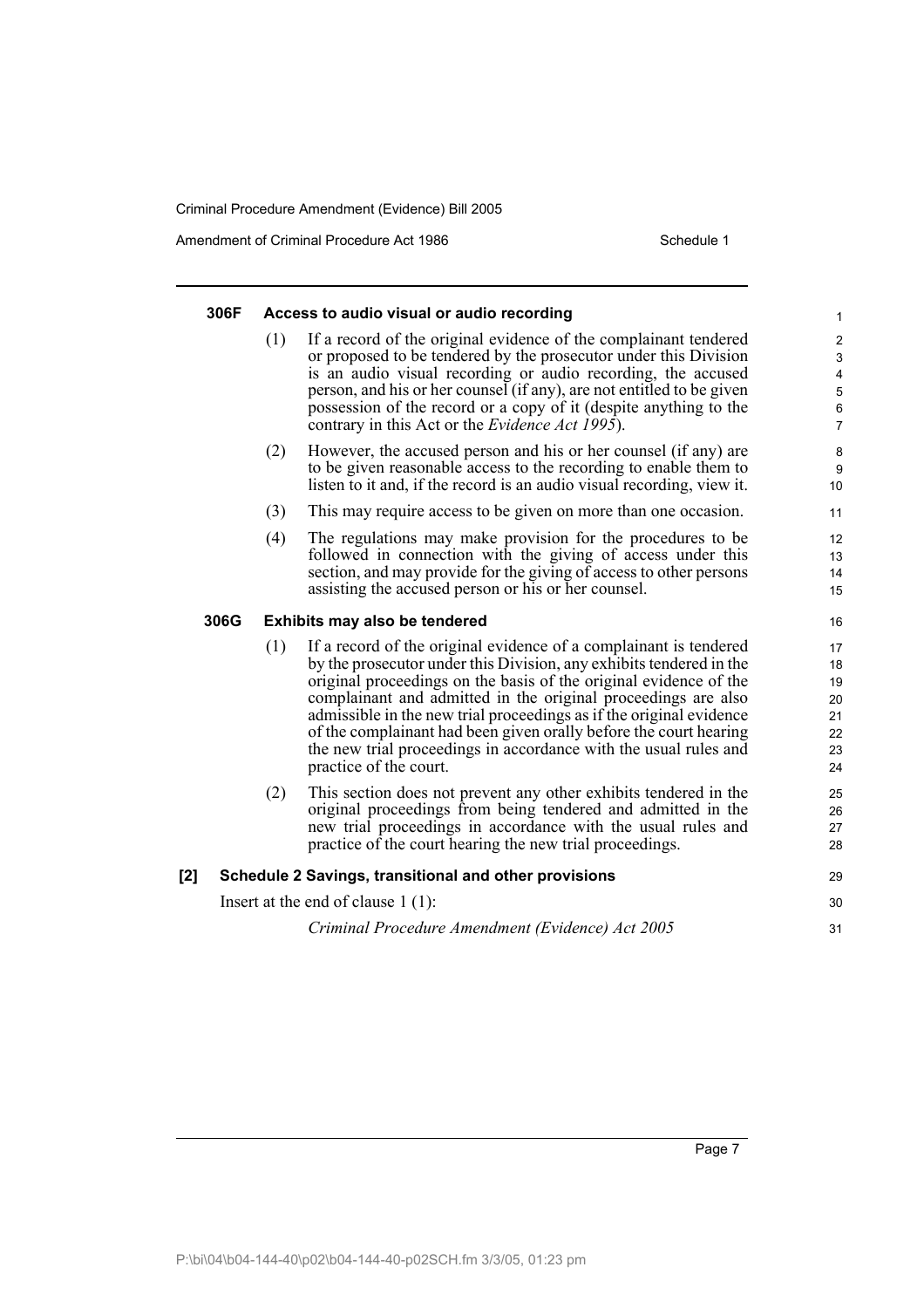Schedule 2 Amendment of Criminal Procedure Regulation 2000

**Clauses 14A and 14B**

### **Schedule 2 Amendment of Criminal Procedure Regulation 2000**

(Section 4)

1  $\mathfrak{p}$ 

3 4 5

#### Insert after clause 14: **14A New trials of sexual assault proceedings—notice of intention to tender record of original evidence of complainant** A notice given by the prosecutor to the accused person under section 306B (3) (a) of the Act must: (a) specify whether the record or records to be tendered by the prosecutor in the new trial proceedings are an audio visual recording, an audio recording or a transcript of the

evidence given by the complainant in the original proceedings, and (b) if a record to be tendered is an audio visual recording or audio recording, contain information to the effect that the accused person and his or her counsel are entitled to listen to or view the recording at a place nominated by the prosecutor and set out the name of the person responsible

#### **14B Procedure for obtaining access to record of original evidence of complainant**

for arranging access to the recording.

- (1) This clause sets out the procedure for obtaining access to listen to or view an audio visual recording or audio recording of the original evidence of the complainant for the purposes of section 306F of the Act.
- (2) On receipt of a notice under section 306B (3) (a) of the Act specifying the prosecutor's intention to tender in proceedings an audio visual recording or audio recording of the original evidence of the complainant, the accused person, or his or her counsel, may give the responsible person a notice in writing that he or she requires access to the recording.
- (3) A responsible person who receives a notice that complies with this clause must give the accused person and his or her counsel (if any) access to listen to or view the recording as soon as practicable after the day on which the responsible person receives the notice.